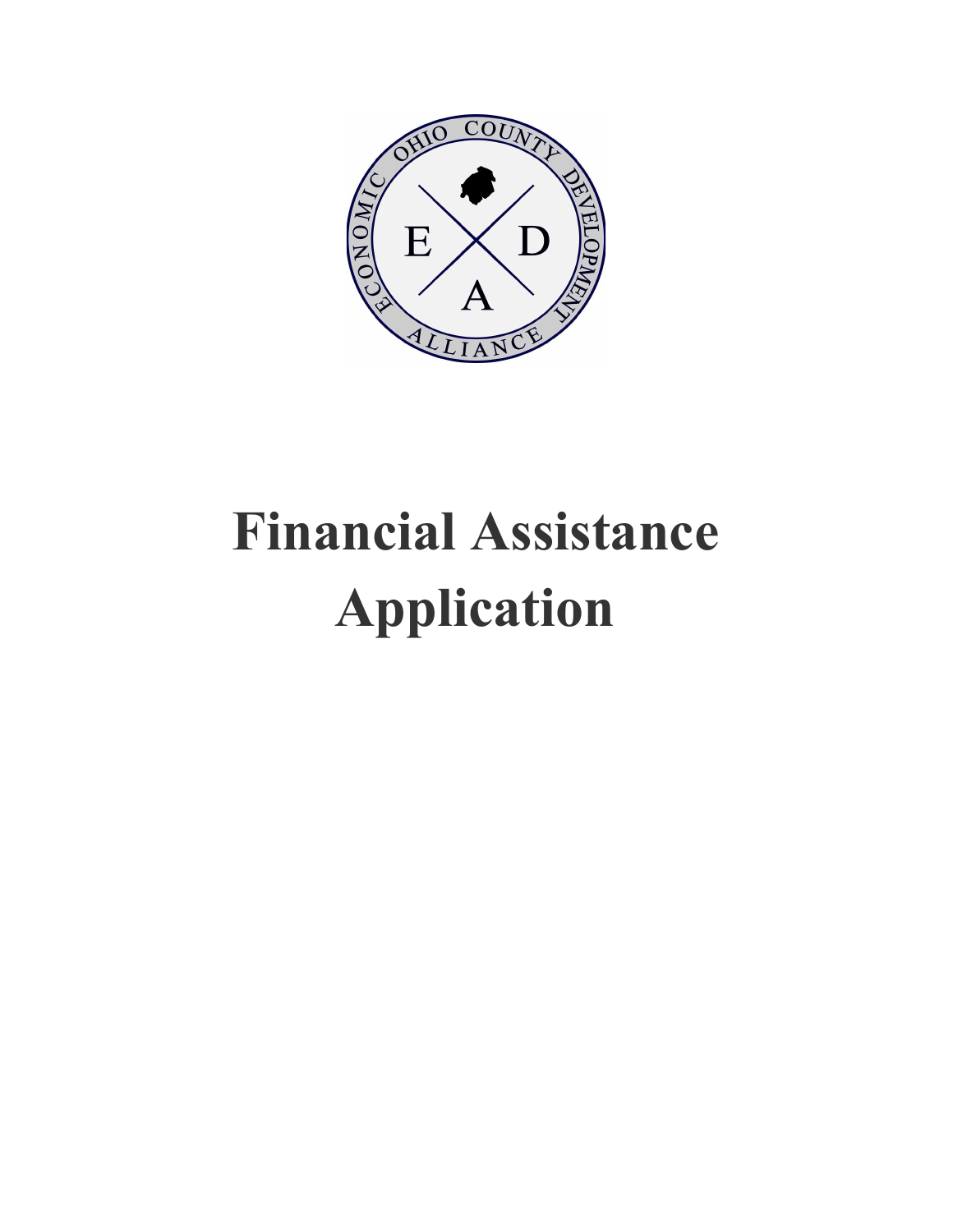## **OHIO COUNTY ECONOMIC DEVELOPMENT ALLIANCE REVOLVING LOAN FUND FINANCIAL ASSISTANCE APPLICATION**

|                                                                                                                                            | City: $\frac{2}{\pi}$ Zip: $\frac{2}{\pi}$ Phone: $\frac{2}{\pi}$                          |                   |  |
|--------------------------------------------------------------------------------------------------------------------------------------------|--------------------------------------------------------------------------------------------|-------------------|--|
|                                                                                                                                            | Contact Person: Phone: Phone: Phone:                                                       |                   |  |
|                                                                                                                                            |                                                                                            |                   |  |
|                                                                                                                                            | Type of Business: __________Sole Proprietorship __________Partnership _________Corporation |                   |  |
|                                                                                                                                            | Date Organized / Established: SIC Code: SIC Code:                                          |                   |  |
|                                                                                                                                            |                                                                                            |                   |  |
|                                                                                                                                            |                                                                                            |                   |  |
|                                                                                                                                            |                                                                                            |                   |  |
|                                                                                                                                            | DUNS #:                                                                                    |                   |  |
| Name of Owner #1:                                                                                                                          |                                                                                            | Name of Owner #2: |  |
| <u> 1989 - Johann Harry Harry Harry Harry Harry Harry Harry Harry Harry Harry Harry Harry Harry Harry Harry Harry</u><br>Percentage Owned: |                                                                                            | Percentage Owned: |  |
|                                                                                                                                            |                                                                                            |                   |  |
| City, State, Zip:                                                                                                                          |                                                                                            |                   |  |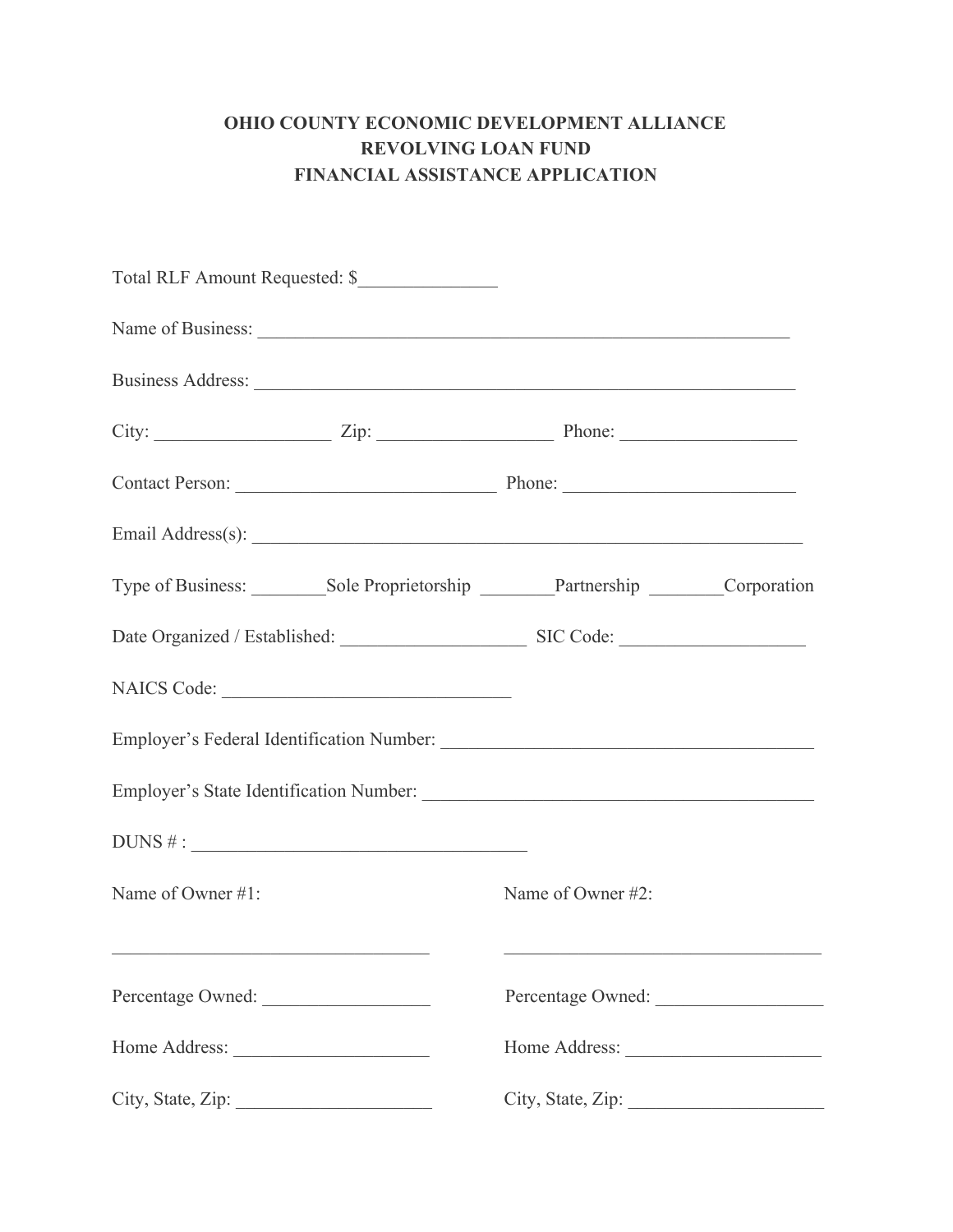| Home Phone:                                     | Home Phone:         |                              |              |
|-------------------------------------------------|---------------------|------------------------------|--------------|
| <b>Professional Services/ References:</b>       |                     |                              |              |
|                                                 |                     |                              |              |
|                                                 |                     |                              |              |
|                                                 |                     |                              |              |
|                                                 |                     |                              |              |
|                                                 |                     |                              |              |
| City: State: State: Zip: Phone: New York: 21911 |                     |                              |              |
| Name of Accountant:                             |                     |                              |              |
|                                                 |                     |                              |              |
|                                                 |                     |                              |              |
| <b>Current and Projected Employment Impact:</b> |                     |                              |              |
| <b>Type of Employment (Full/ Part-Time)</b>     | <u>Present Jobs</u> | 1st Year                     | 2nd Year     |
| Professional/Managerial/Technical               |                     | FT PT FT PT FT PT            |              |
| Skilled                                         |                     | FT PT FT PT FT PT            |              |
| Unskilled/Semi-Skilled                          | FT PT               | FT PT FT PT                  |              |
| <b>TOTALS:</b>                                  |                     | FT PT FT PT FT PT            |              |
| <b>Sources/ Uses of Funds:</b>                  | <b>RLF</b>          | <b>Bank</b><br><b>Equity</b> | <b>Total</b> |
| Land Acquisition                                |                     |                              |              |

Building Acquisition \_\_\_\_ \_\_\_\_ \_\_\_\_ **\_\_\_\_**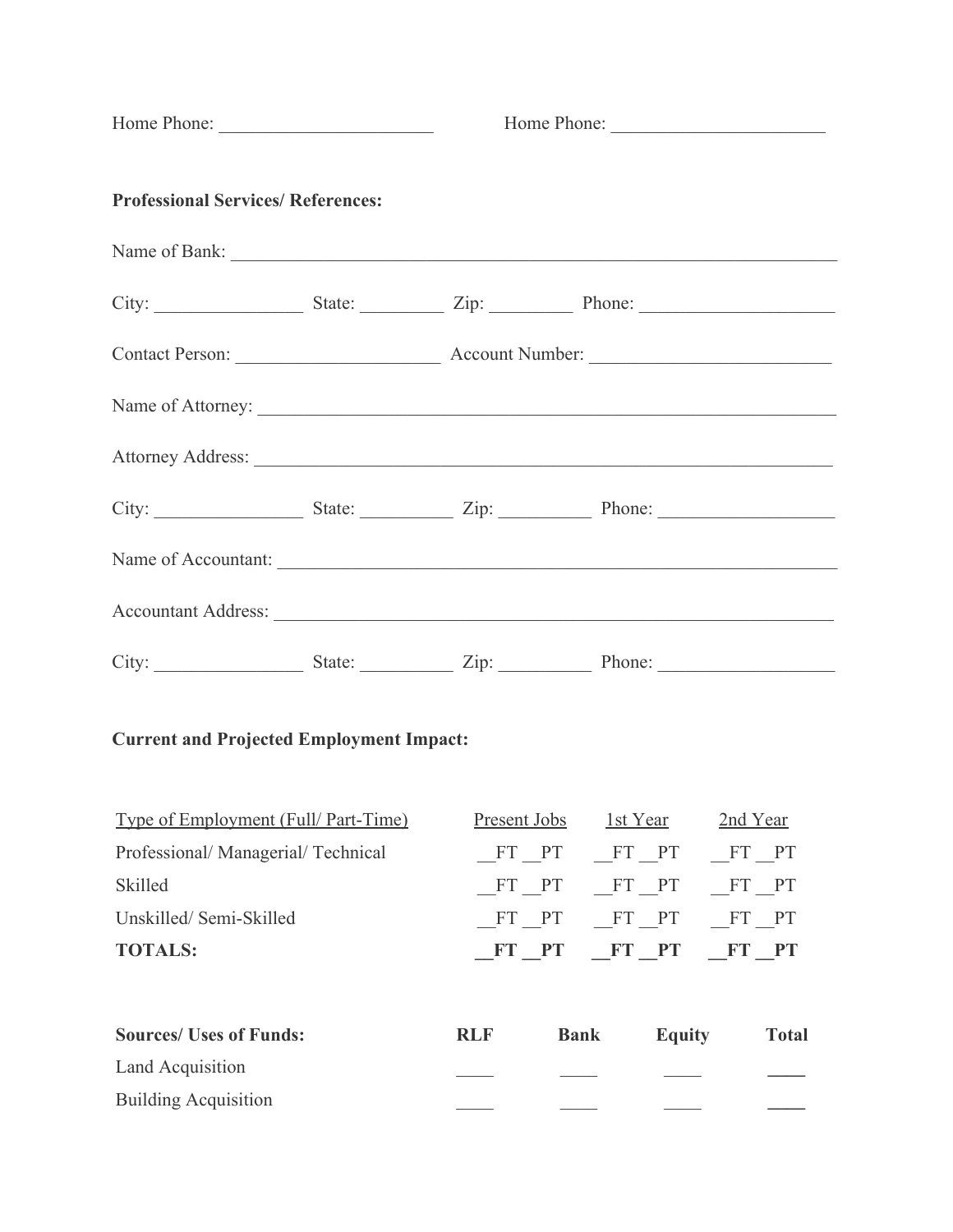| Improve/Renovate             |  |  |
|------------------------------|--|--|
| <b>Building</b>              |  |  |
| Purchase Equipment/Machinery |  |  |
| Inventory                    |  |  |
| <b>Working Capital</b>       |  |  |
| Other                        |  |  |
|                              |  |  |

# **TOTAL: \_\_\_\_\_\_\_\_\_\_\_\_\_\_\_\_\_\_\_\_\_\_\_\_\_\_**

| <b>Project Summary:</b>    | <b>RLF</b>    | <b>Bank</b>   |                       |
|----------------------------|---------------|---------------|-----------------------|
| Loan Amount                | \$            | S.            | \$                    |
| Loan Term                  |               |               |                       |
| Loan Interest Rate         | $\frac{0}{0}$ | $\frac{0}{0}$ | $\%$<br>$\frac{0}{0}$ |
| <b>Annual Debt Service</b> | S             | У             |                       |
| Type of Collateral         |               |               |                       |
| <b>Security Position</b>   |               |               |                       |
| Type of Guarantee          |               |               |                       |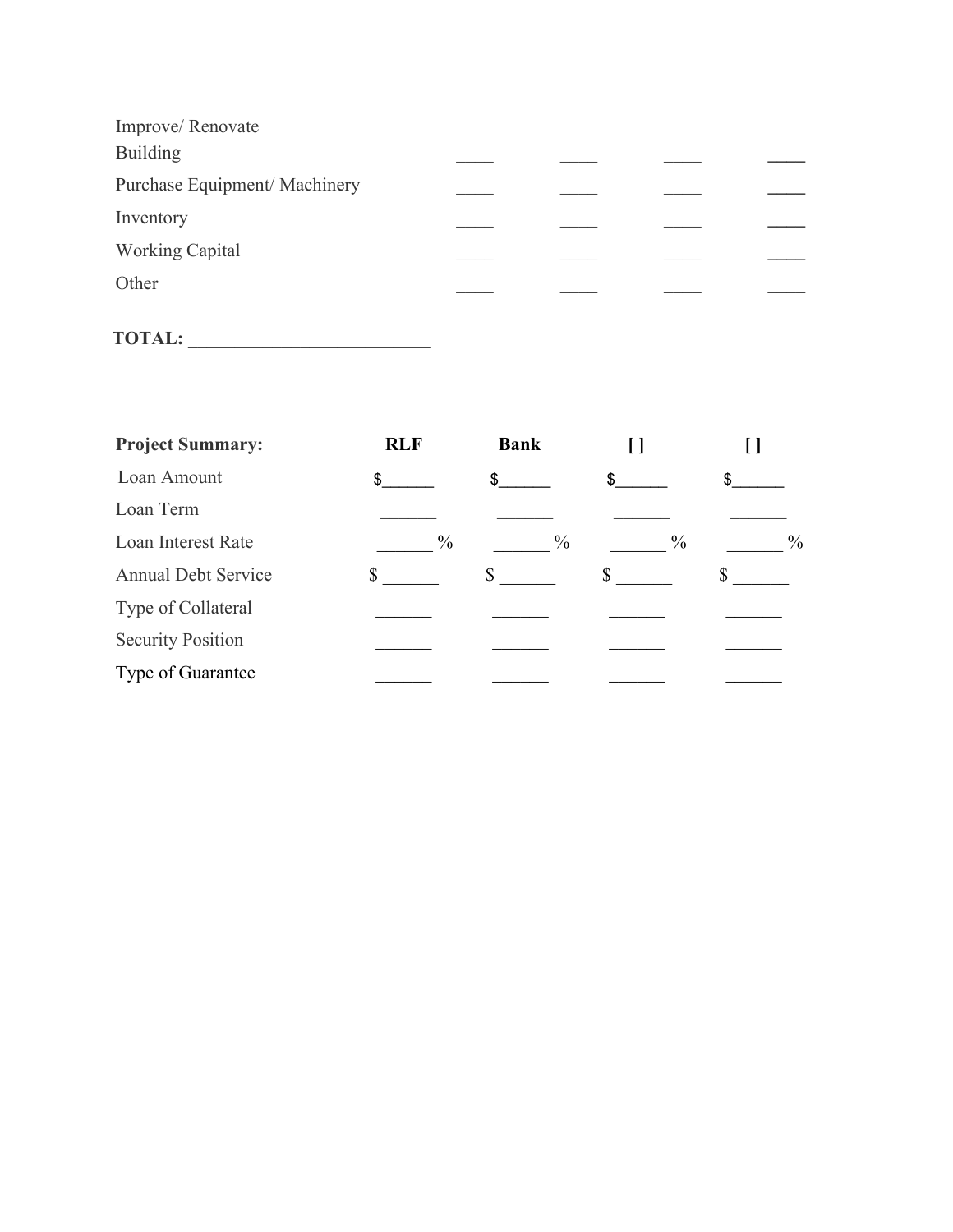#### **Required Attachments:**

**\_\_\_\_\_** 1. A history and description of the business, an analysis of management ability, and a description of the product.

2. Detail the use of the proceeds of this project (cost of land, building, and equipment).

3. Personal financial statement, current within 30 days, for each proprietor or stockholder with 20% or more ownership of the SBC, and, if different, each owner with 20% or more ownership of the alter-ego. Personal guarantees are required of any owner with over 20% ownership of the company. Make sure that the date at the top of the statement and the date they are signed is the same and that the information is current as of that date. THE PERSONAL FINANCIALS MUST BE SIGNED BY BOTH HUSBAND AND WIFE IF THE PERSONAL FINANCIAL STATEMENT INCLUDED JOINT ASSETS. SIGN AND DATE.

\_\_\_\_\_ 4. Resumes of principals involved in day-to-day management.

\_\_\_\_\_ 5. A balance sheet with current Pro-forma (within 30 days). Please provide assumptions that support the financial information.

\_\_\_\_\_ 6. For a new or existing business, a monthly cash flow analysis for the first 12 months of operation or for three months beyond the breakeven point (whichever is longer) together with a description of assumptions.

\_\_\_\_\_ 7. Estimated projection and forecast of three years of earnings.

\_\_\_\_\_ 8. A schedule of debts that includes current debts and debts planned for the next 12 months (other than the EDC loan).

9. The name of affiliated (through ownership or management control) or subsidiary business as well as the last two fiscal year-end financial statements and a current financial statement for each of these firms.

\_\_\_\_\_ 10. If the business is a franchise, include a copy of the Franchise Agreement and the Franchiser's Disclosure Statement that is required by the Federal Trade Commission.

\_\_\_\_\_ 11. A copy of key cost documents, such as real estate purchase agreements, contractor cost estimates, vendor quotes for machinery and equipment, etc. IF EQUIPMENT IS BEING PURCHASED, GIVE A LIST OF THE EQUIPMENT AND A LETTER FROM A VENDOR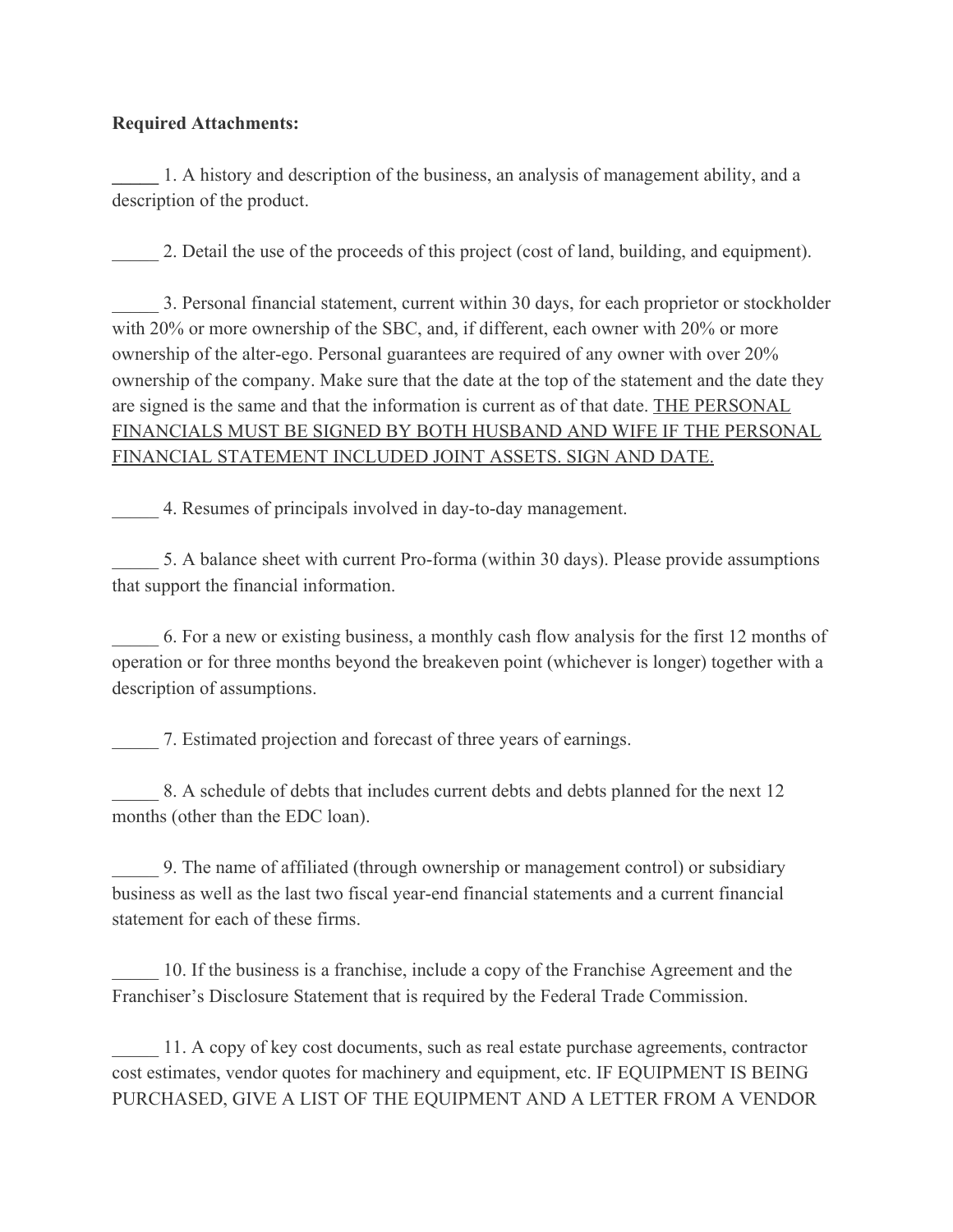### OR APPRAISER THAT STATES THE EQUIPMENT HAS A LIFE OF AT LEAST 10 YEARS. SIGN AND DATE.

12. If applicable, a copy of the existing or proposed lease agreement.

13. An independent appraisal for construction projects on an "as completed basis," or an architect's certified cost estimate, or a contractor's contract based on completed plans and specifications.

14. Environmental analysis, if applicable. Please complete the enclosed form and sign and date. If a Phase I Environmental Study has been done by the bank, please provide a copy. If a study will be done, please note.

15. A commitment letter from the private lender outlining the amount of the loan, term, interest rate, and collateral.

16. Tax Returns - Provide the previous three years' business tax returns, which MUST BE SIGNED AND DATED BY THE BORROWER.

17. List of major customers and potential new customers.

18. List of major competitors.

19. Letter of support from the local community. (development authority, chamber of commerce, etc.)

#### **Signatures:**

I declare that any statement in this application and in its required attachments, or information provided herein, is true and complete in substance and in fact.

| By:     | Title: | Date: |  |
|---------|--------|-------|--|
| Attest: | Title: | Date: |  |
| Signed: |        |       |  |